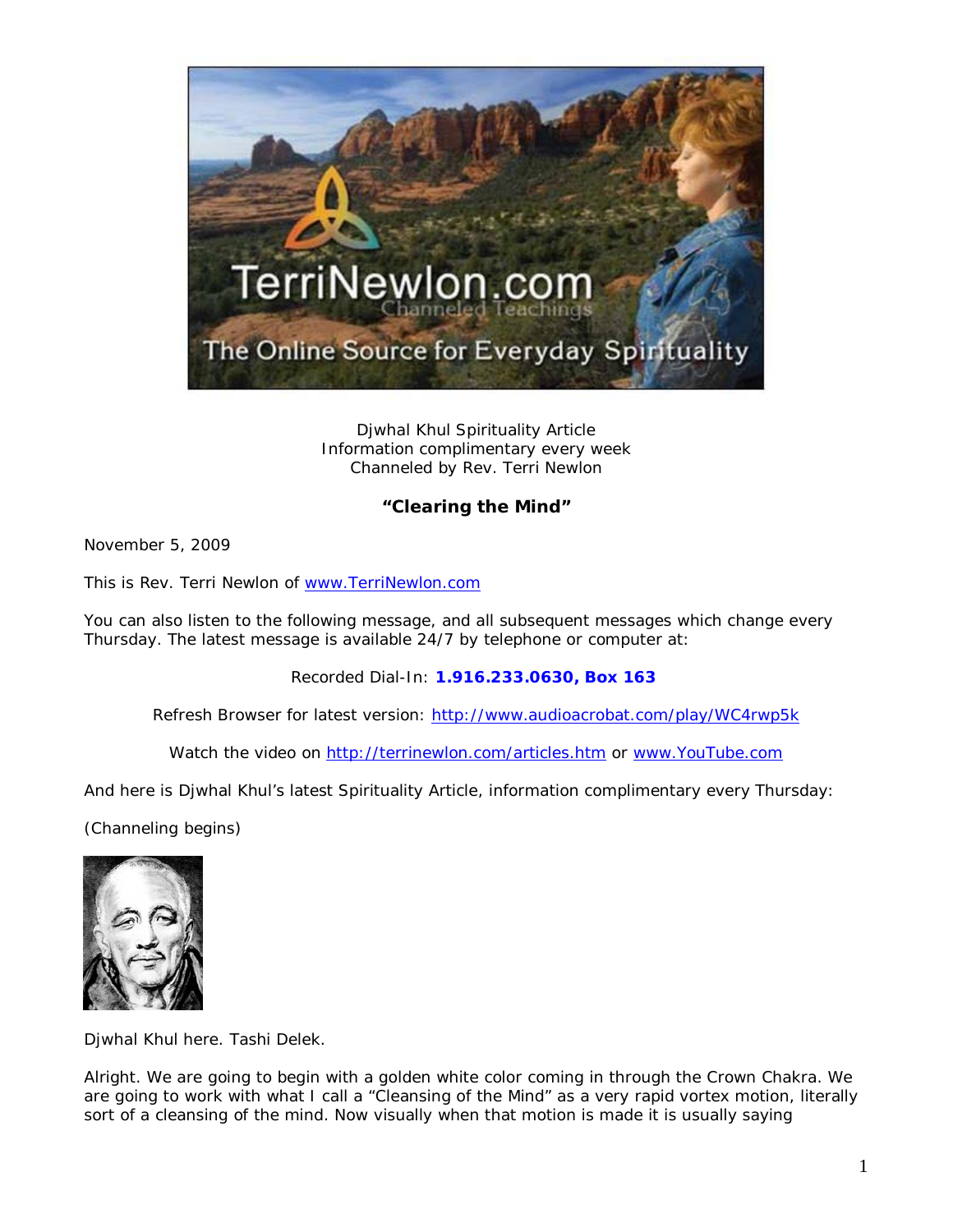someone is crazy or "I feel a little crazy right now," but energetically it is actually something that clears the mind.

So we are going to just work with the golden white light, making that swirling motion inside the brain. Sort of again a vortex action really, which has a cleansing effect, and as you breathe a little bit, let the energies just keep flowing. You may find the body begins to swing like a pendulum energy for just a little while there, and then at some point it just sort of stops, as though the mind is emptied.

Now one of my other exercises is "empty mind is a full heart". So you literally see the energies of the mind purified and then moving down into that beautiful Heart Chakra, filling up the heart center, and then we'll invoke Love directly into the Heart Chakra. Sort of feel it coming from the Universe directly into the Heart Chakra there. Good.

Now the minds will be very busy and very active because of the various configurations that are going on right now. That is to be expected. You are also going to feel rushed a bit.

I am still giving the tip to clear things out a little bit: clear your resistance, clear your procrastination. That is our last main Tele-seminar, ["Clearing Resistance And Procrastination"](http://www.terrinewlon.com/audio_downloads.htm#clearing) for this specific time period especially because things will be speeded up.

So, again, it is clean out the junk drawer or organize your winter shoes. Do something clearing and organizational so that your life is more efficient. That seems to be on a mundane level but it will filter into the spiritual level instantly.

Alright. So clearing the mind. Void mind full heart. Love energy centered in the Heart Chakra.

EnJoy!

As always, thank you and my love to you,

Djwhal Khul

Channeled by Rev. Terri Newlon [www.TerriNewlon.com](http://www.terrinewlon.com/)

(Spirituality Article, Transcribed by Micheline Ralet)

Training for Modern Mystics [Channeled Teachings for Everyday Spirituality](http://www.terrinewlon.com/)

© 2009 All Rights Reserved – Terri Newlon Inc.

Join our e-newsletter and get complimentary Spirituality Articles information every week.

NEW custom designed long distance ethers broadcast for anyone seeking Spiritual Enlightenment. Great for World Servers. Economically priced. [http://terrinewlon.com/events\\_sessions.htm](http://terrinewlon.com/events_sessions.htm)

About Reverend Terri:

Terri Newlon is a world renowned spiritual teacher and conscious voice channel for Ascended Master Djwhal Khul. Djwhal Khul has worked through numerous channels, including Madam H.P. Blavatsky and Alice A. Bailey, and is well known to spiritual students. His work through Terri began in 1980 when she studied under Janet McClure and The Tibetan Foundation, Inc., and has resulted in an extensive online global support system of practical spiritual teachings.

She is also a gifted Health Empath and has trained thousands of mediums and psychics. One of her